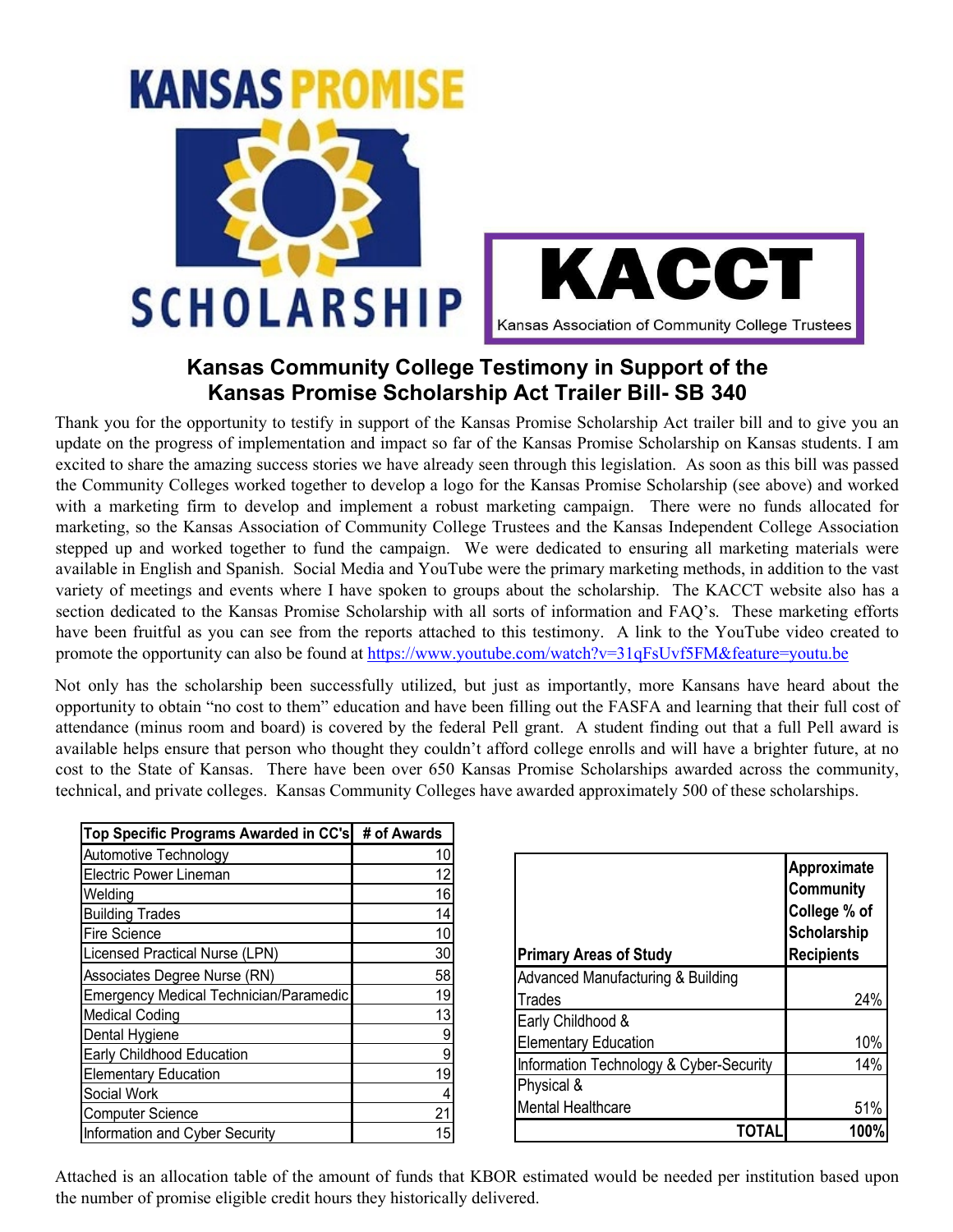#### **Cost Differences for programs to give ideas of the amounts being covered by the promise scholarship.**

| <b>Automotive Technology</b>           |         |       |                 |        |           | <b>ADN-Nursing</b>                   |         |       |              |        |              |
|----------------------------------------|---------|-------|-----------------|--------|-----------|--------------------------------------|---------|-------|--------------|--------|--------------|
|                                        |         |       |                 |        | Program   |                                      |         |       |              |        | % of Program |
|                                        |         |       |                 |        | Graduates |                                      |         |       | <b>Books</b> |        | Graduates    |
| Kansas DegreeStats - Kansas Board of   |         |       | Books and       | Annual | Employed  | Kansas DegreeStats - Kansas Board of |         |       | and          | Annual | Employed in  |
| Regents (ksdegreestats.org)            | Tutiton | Fees  | <b>Supplies</b> | Total  | in the    | Regents (ksdegreestats.org)          | Tutiton | Fees  | Supplies     | Total  | the Region   |
| Manhattan Area Technical College       | 4.709   | 3,828 | 880             | 9,417  | 83%       | Salina Area Technical College        | 8,322   | 693   | 268          | 9,283  | 100          |
| Flint Hills Technical College          | 3.796   | 1.815 | 2,106           | 7,717  | 75%       | Neosho County Community College      | 2,178   | 4.354 | .801         | 8,333  | 94           |
| North Central Kansas Technical College | 3.691   | 1.835 | l.705           | 7,231  | 91%       | Butler Community College             | 2,503   | 1.678 | 2.212        | 6.393  | 93           |
| Northwest Kansas Technical College     | 3,371   | 3.080 | 728             | 7,179  | 58%       | Fort Scott Community College         | .686    | 3.016 | .230         | 5.932  | 100          |
| <b>WSU Tech</b>                        | 2,625   | 1,991 | 1.411           | 6,027  | 62%       | Hutchinson Community College         | 2,666   | 1,274 | 1.649        | 5,589  | 90           |
| <b>Butler Community College</b>        | 2,476   | 1.234 | 2,012           | 5,722  | 60%       | Kansas City Kansas Community Colle   | 2,630   | 1.503 | 1.341        | 5.474  | 84           |
| <b>Pratt Community College</b>         | 1,887   | 1.709 | .872            | 5.468  | 83%       | Garden City Community College        | 2,079   | 1.941 | l.164        | 5.184  | 89           |
| Salina Area Technical College          | 4.198   | 957   | 266             | 5,421  | 81%       | Labette Community College            | 1.605   | 2.425 | 1.116        | 5.146  | 95           |
| Johnson County Community College       | 2,386   | 496   | 2.014           | 4,896  | 82%       | Seward County Community College      | ,876    | 1,862 | 1,223        | 4,961  | 84           |
| Hutchinson Community College           | 2,694   | 873   | l.170           | 4,737  | 90%       | Johnson County Community College     | 2,385   | 497   | 2,022        | 4,904  | 94           |
| <b>Seward County Community College</b> | 1,857   | 1.341 | 993             | 4.191  | 100%      |                                      |         |       |              |        |              |

#### **BACKGROUND**

## **PROMISE SCHOLARSHIP CAMPAIGN PHASE I**

A campaign to promote the Kansas Promise Scholarship ran on Facebook and Instagram from May 27 – June 30. The goal of the campaign was brand awareness, and to reach as many people within the target audience as possible to educate them about the program. Because there was no website landing page for the campaign, we were unable to track active interest points (like clicks), so this report will

Reporting Period: May 27, 2021 – June 30, 2021

focus on reach and impression numbers to evaluate su three groups (all located in Kansas): parents with teens shift careers. For each target audience, ads were create Spanish.

| <b>REACH</b>                     |                    | <b>IMPRESSIONS</b>                |                    | <b>SPEND</b>                             |                          |       |  |
|----------------------------------|--------------------|-----------------------------------|--------------------|------------------------------------------|--------------------------|-------|--|
| 97,533                           | 552,408            |                                   | \$3,000            |                                          |                          |       |  |
| (Number of people who saw an ad) |                    | (Number of times an ad was shown) |                    | (Total amount spent throughout campaign) |                          |       |  |
| <b>AUDIENCE</b>                  |                    |                                   | REACH <sup>*</sup> |                                          | <b>IMPRESSIONS SPEND</b> |       |  |
|                                  | Parents (English)  |                                   | 24,008             | 157,783                                  |                          | \$840 |  |
|                                  | Parents (Spanish)  |                                   | 1,886              | 14,469                                   |                          | \$210 |  |
|                                  |                    | Teens/Young Adults                | 21,642             | 126,874                                  |                          | \$720 |  |
|                                  | Teens/Young Adults |                                   | 4,101              | 25,741                                   |                          | \$180 |  |
|                                  |                    | Adults to Retool                  | 51,294             | 183,526                                  |                          | \$840 |  |
|                                  |                    | Adults to Retool                  | 10,214             | 44,015                                   |                          | \$210 |  |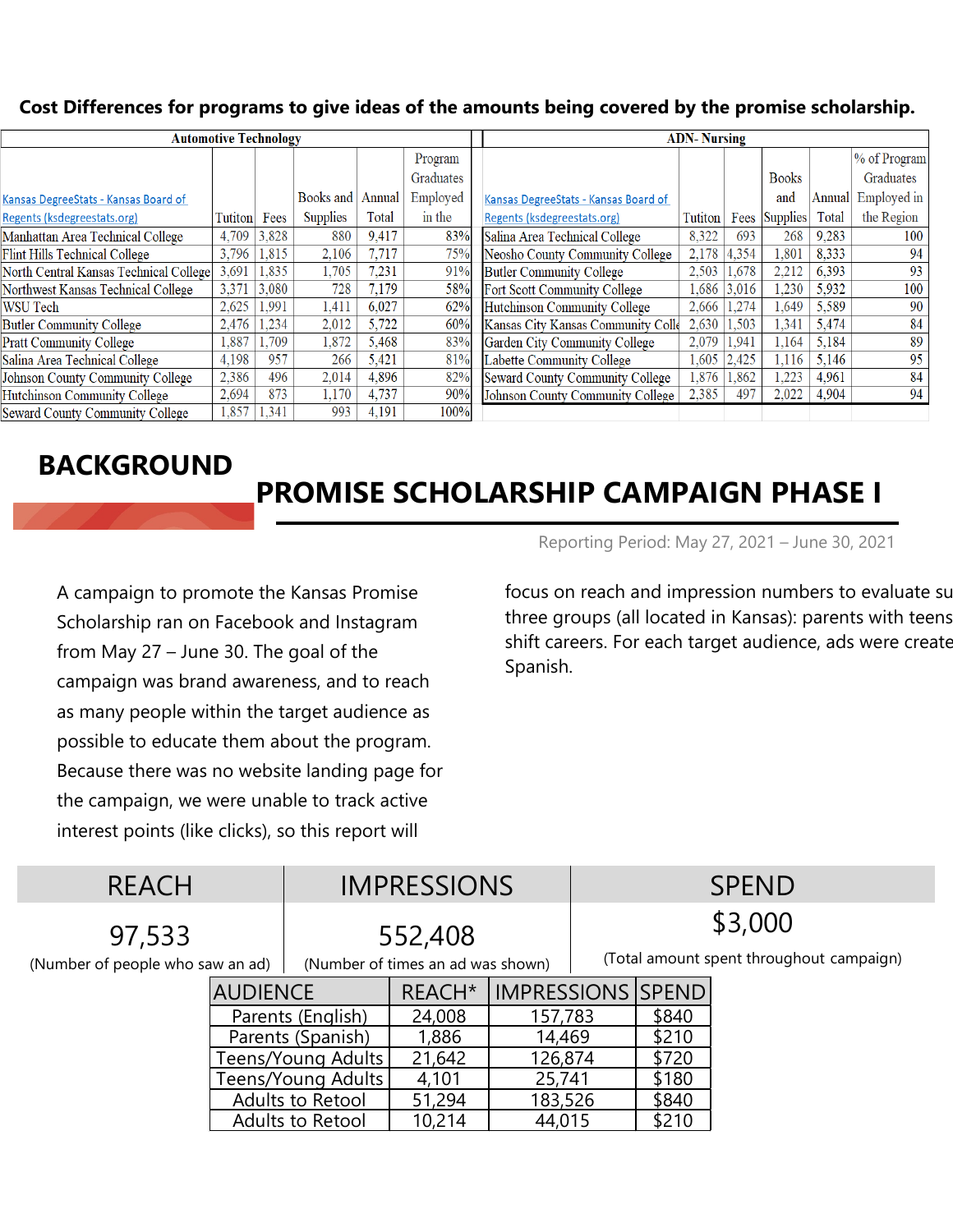#### **Performance by Platform**

The data was not significant enough to warrant pie charts for platform performance by language. The Spanish and English ads each had comparable reach percentages to the total reach when broken down by platform.







Note how the Teen/Young Adult audience sticks out from the others. The data is telling us what we already know: Younger generation do not use Facebook heavily, but are more active on other platforms (like Instagram). This should be taken into account in future campaigns.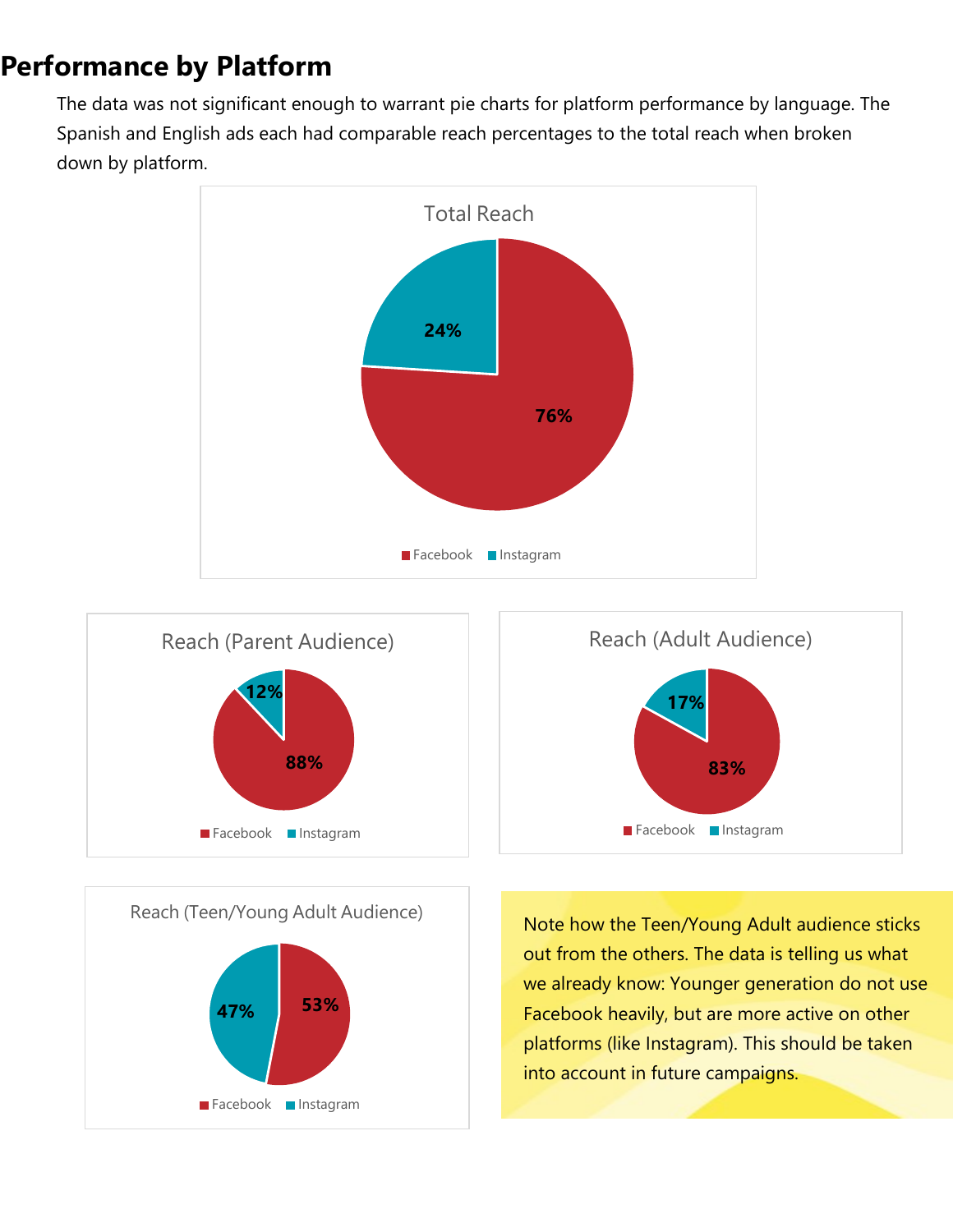#### **Demographics**

While we can glean some basic interest information based on reach, it should be noted that much of this performance data was dictated by budget — demographics that fell into target audiences with higher budgets show higher reach.



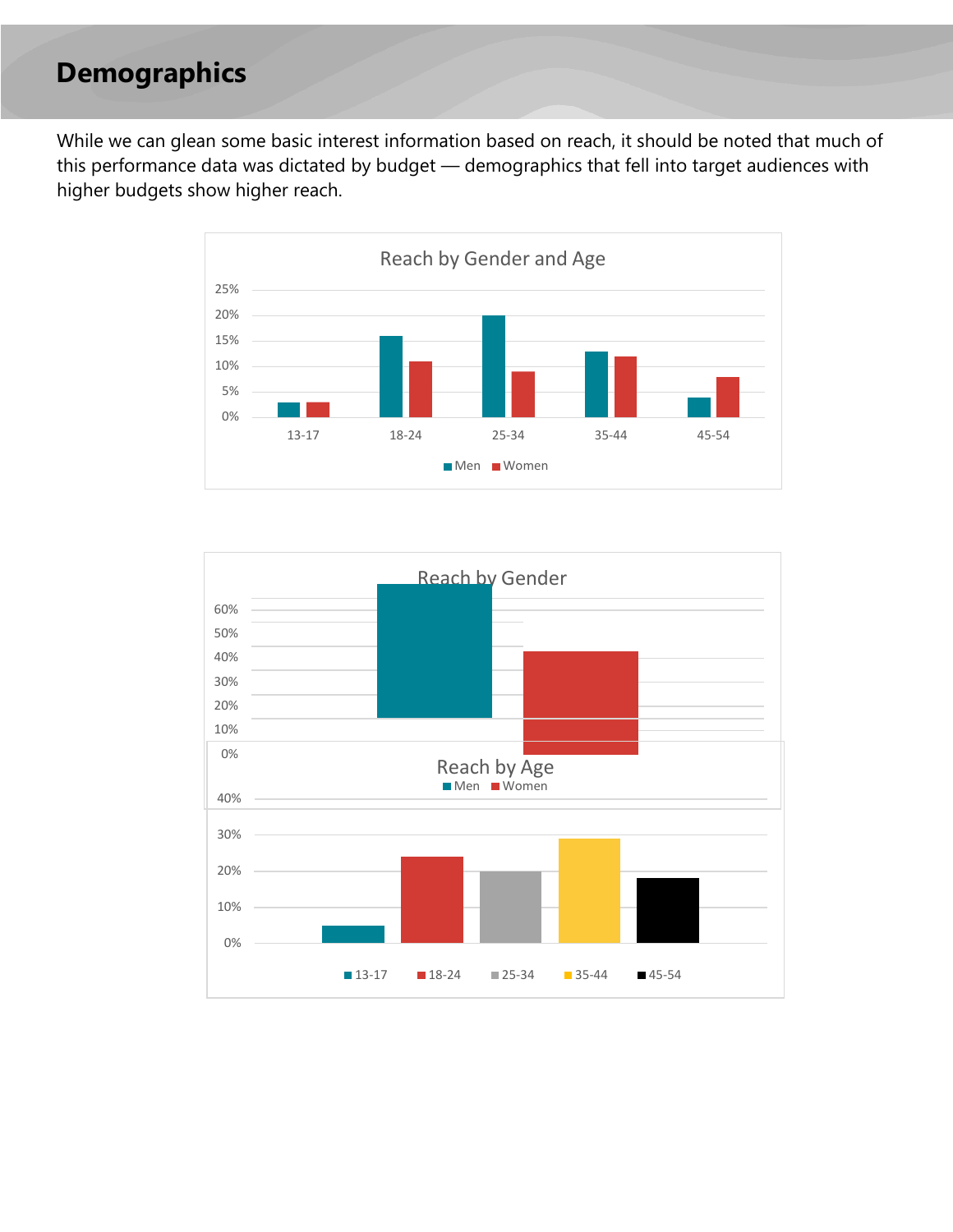#### **PROMISE SCHOLARSHIP CAMPAIGN PHASE II**

Reporting Period: July 19, 2021 – September 24, 2021

#### **BACKGROUND**

Phase I of this campaign ran on Facebook and Instagram from May 27 – June 30. The goal of the campaign was brand awareness, and to reach as many people within the target audience as possible to educate them about the Kansas Promise Scholarship program. In Phase I, over 90,000 people were reached and over 550,000 impressions were earned. Phase II of this campaign ran from July 19 – September 24 with the same goal of brand awareness, but with added components and a secondary goal of website traffic.

Phase II consisted of Facebook, Instagram and YouTube ads. During Phase I of this campaign, there was no website where we could send users. For Phase II, the ads directed users to the Kansas Promise Scholarship landing page on KACCT's website: htt[ps://www.kacct.org/kan](http://www.kacct.org/kan-)sas-promise-scholarship.

The target audience for this campaign was broken into three groups: high school parents (age 40-60), teens/young adults\* (age 16-21)

and adults hoping to retool (age 21-40). All audiences were targeted in Kansas.

Three Facebook and Instagram ads (each targeting one of the three audiences) were refreshed from the Phase I campaign with new creative.

Five new Facebook and Instagram ads were created to feature specific industries supported by the scholarship (IT and cybersecurity, healthcare, advanced manufacturing, building trades and early childhood development). The five new ads targeted adults in Kansas hoping to retool.

All Facebook and Instagram ads mentioned above were created and placed in both English and Spanish.

Two video YouTube ads were created to target the younger, high school-aged audience and featured an educational overview of the scholarship.

\*In the middle of this campaign, Facebook limited its targeting capabilities regarding minors. With the new restrictions, targeting people under the age of 18 is no longer allowed. After consulting with Heather Morgan, the teen/young adult audience was changed to ages 18-21.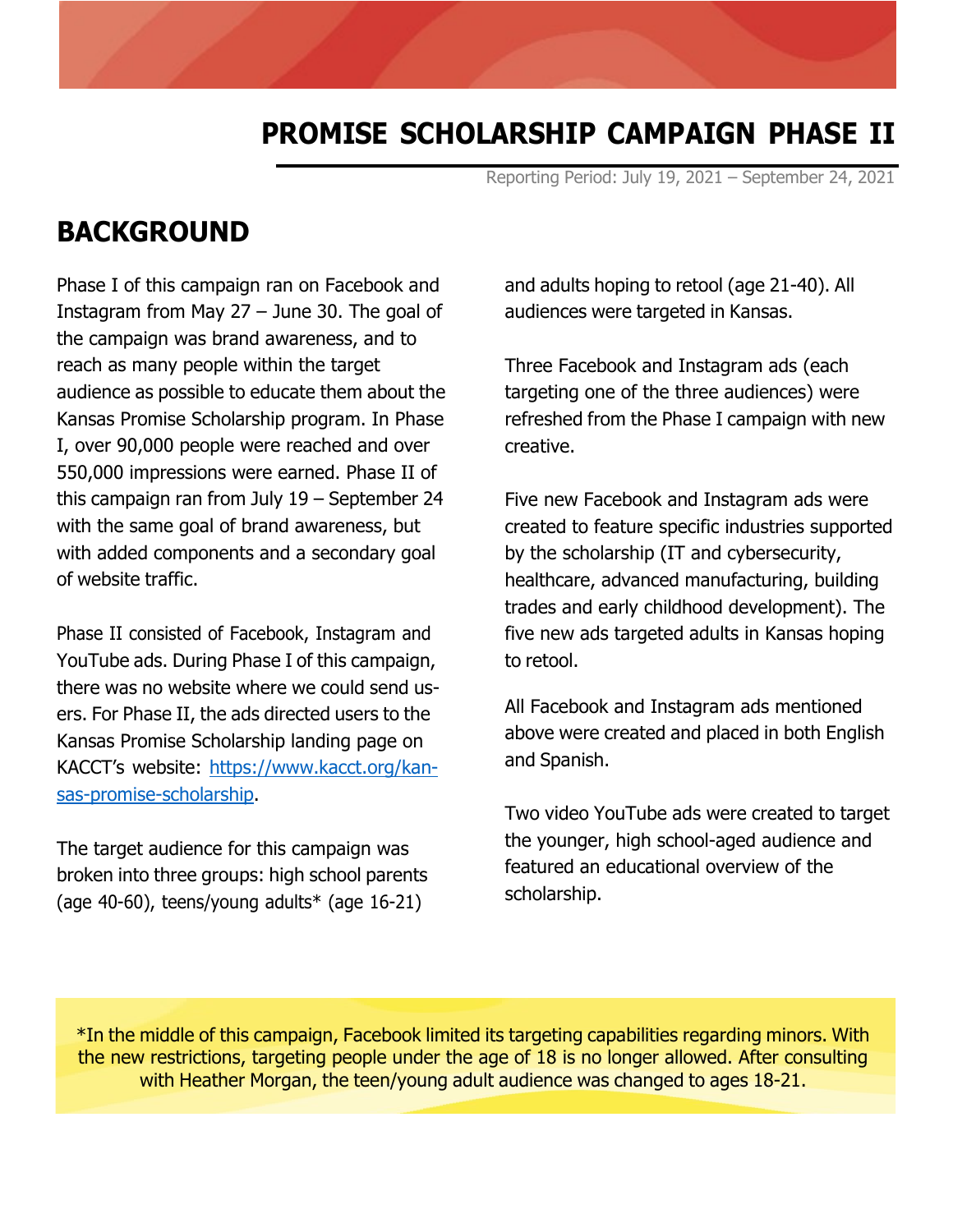#### **PERFORMANCE**

### **Campaign Total**

| REACH <sup>*</sup>                          | <b>IMPRESSIONS</b>                             | <b>CLICKS</b>                                                                                                         |
|---------------------------------------------|------------------------------------------------|-----------------------------------------------------------------------------------------------------------------------|
| 127,501<br>(Number of people who saw an ad) | 1,027,805<br>(Number of times an ad was shown) | 4,893<br>(Number of times a viewer clicked on<br>an ad to be taken to the Kansas<br>Promise Scholarship landing page) |

*\*Facebook/Instagram is the only platform that explicitly reports reach, so this number is actually much higher.*

### **Total Performance by Audience and Language**

This table shows total performance for each audience. Ads for the "parents" audience ran on Facebook and Instagram in English and Spanish (two ads total). Ads for the "adults to retool" audience ran on Facebook and Instagram in English and Spanish (twelve ads total). Ads for the "teens/young people" audience ran on Facebook and Instagram in English and Spanish and on YouTube in English (four ads total).

| <b>AUDIENCE</b>                      | REACH <sup>*</sup> | <b>IMPRESSIONS</b> | CLICKS+ | <b>SPEND</b> |
|--------------------------------------|--------------------|--------------------|---------|--------------|
| Parents (English)                    | 11,278             | 49,754             | 478     | \$316        |
| Parents (Spanish)                    | 2,202              | 14,020             | 103     | \$100        |
| Teens/Young<br>Adults (English)      | 10,902             | 275,800            | 432     | \$1,316      |
| Teens/Young<br>Adults (Spanish)      | 2,736              | 19,239             | 61      | \$100        |
| Adults to Retool<br>(English)        | 139,062            | 448,634            | 2,752   | \$2,316      |
| <b>Adults to Retool</b><br>(Spanish) | 60,926             | 220,358            | 1,067   | \$1,035      |

*\*Because some users may fall into multiple audience categories — like a parent of a teen who is also interested in retooling — the reaches of individual columns added up may not equal the total reach listed at the beginning of the report.*

*+YouTube does not track clicks on certain ad types, so the "teen/young adult" audiences' click numbers may be misleading.*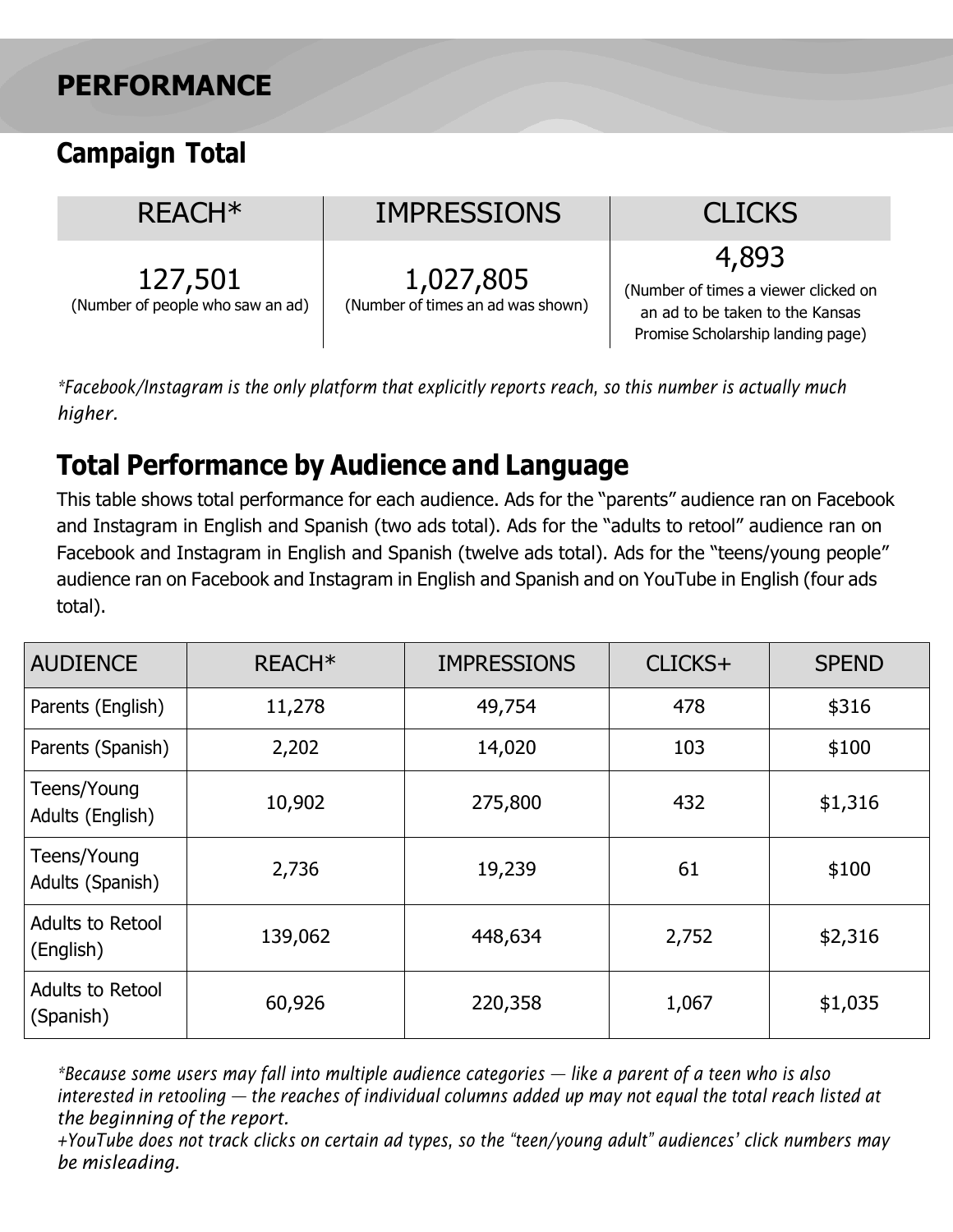### **Performance by Platform**

Much of the performance by platform was dictated by budget. Most of the budget was spent on the Facebook/Instagram platform, so a majority of the impressions were earned there. As we noted in the Phase I report, most young people are more active on YouTube than Facebook, so the budget designated for that group was largely spent on YouTube. In turn, the "adults to retool" and "parent" audiences tend to be more active on Facebook than on Instagram. The platform shows ads based on where it believes viewers to be most interested. Because of those factors, Instagram saw a small percentage of the earned impressions. Note: the "young people" audience is the only audience that was advertised to on YouTube.





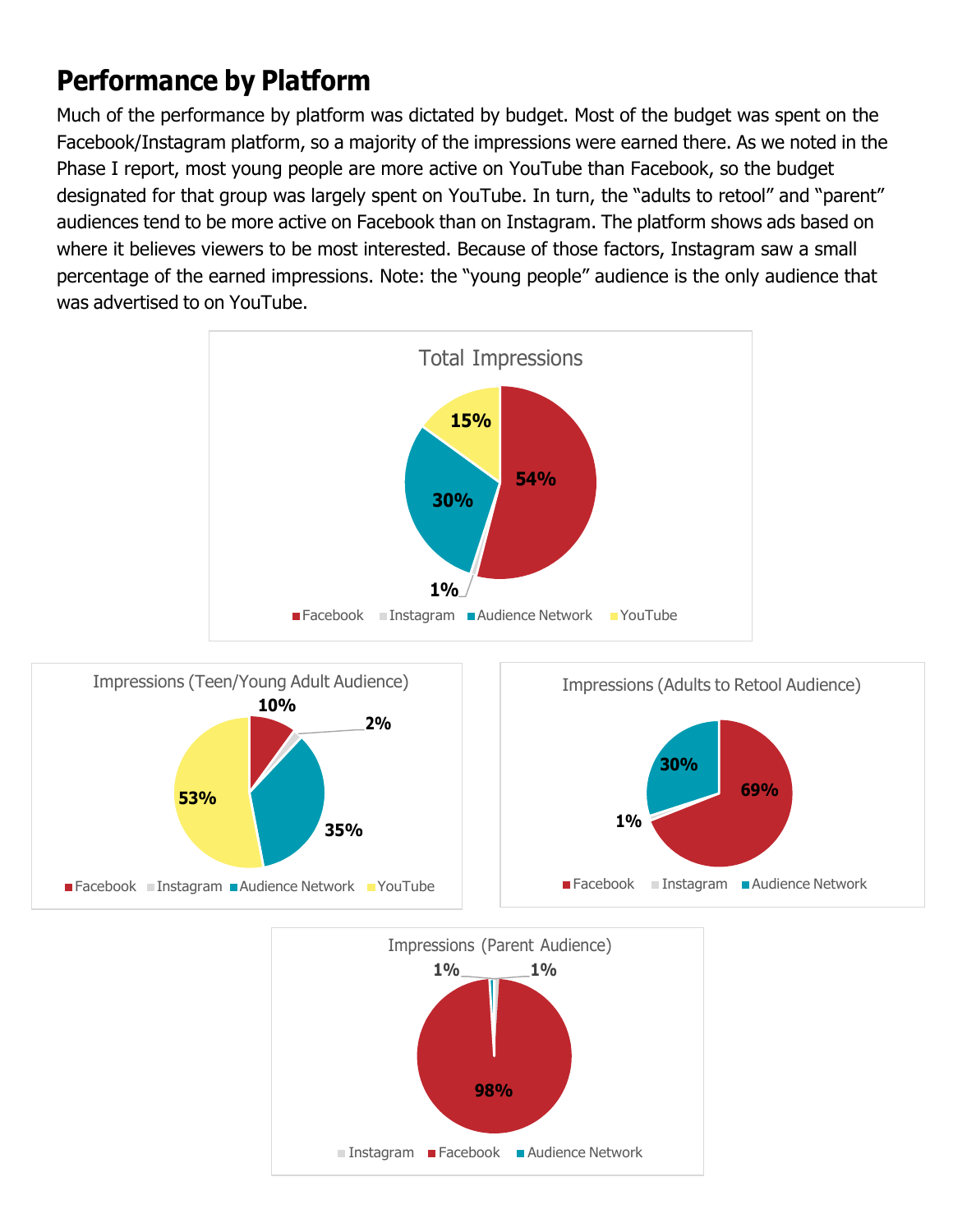#### **Demographics**

While we can glean some basic interest information based on impressions, it should be noted that much of this performance data was dictated by budget — demographics that fell into target audiences with higher budgets show higher impressions. The charts below exclude impressions when age and gender were unknown.





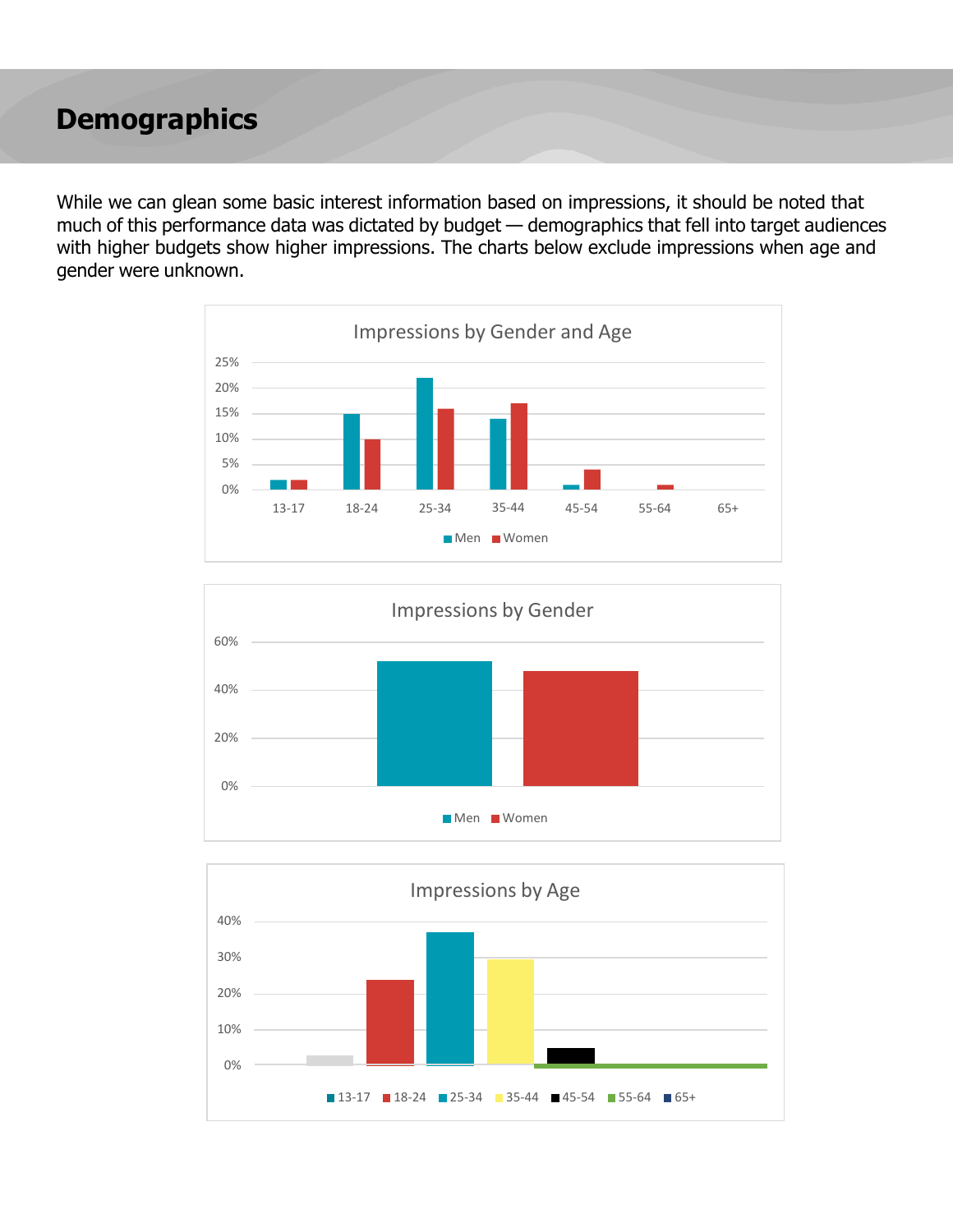|                            | "Other Program Area"<br>(High Demand and Need in<br>Region) | <b>Based upon</b><br>percent enrollment<br>in eligible<br>programs for year | <b>KBOR Actual</b><br>Awarded<br>funds for<br>Year based<br>on use | $(+/-)$      | <b>Total Fall</b><br><b>Expected</b><br>Awards | <b>Amount Encumbered</b><br>for students to<br>continue in Spring or<br>new Spring students | Amount<br>encumbered for<br>students in<br>Summer 22 or<br>new students | <b>Total likely to</b><br>be awarded<br>(F21,SP22,SU<br>22) | # of<br>awards | <b>Estimated</b><br>Average<br>award per<br>student |
|----------------------------|-------------------------------------------------------------|-----------------------------------------------------------------------------|--------------------------------------------------------------------|--------------|------------------------------------------------|---------------------------------------------------------------------------------------------|-------------------------------------------------------------------------|-------------------------------------------------------------|----------------|-----------------------------------------------------|
| Pratt                      | <b>Automotive Technology</b>                                | \$120,000                                                                   | \$92,000                                                           | (\$28,000)   | \$51,235                                       | \$35,000                                                                                    | \$6,000                                                                 | \$92,235                                                    |                |                                                     |
| Cowley                     | Criminal Justice                                            | \$308,000                                                                   | $\frac{1}{203,000}$                                                | (S105.000)   | \$79,750                                       | \$87,940                                                                                    | \$33,125                                                                | \$200,815                                                   |                |                                                     |
| Neosho                     | Paralegal                                                   | \$204,000                                                                   | \$188,000                                                          | (\$16,000)   | \$43,198                                       | \$50,766                                                                                    | \$10,887                                                                | \$104,851                                                   | About          |                                                     |
| <b>Butler</b>              | Fire Science                                                | \$983,000                                                                   | \$398,000                                                          | (\$585,000)  | \$93,390                                       | \$284,744                                                                                   | \$15,000                                                                | \$393,133                                                   | 550. Due       |                                                     |
| Highland                   | Diesel Technology                                           | \$282,000                                                                   | \$194,000                                                          | (\$88,000)   | \$31,940                                       | \$51,940                                                                                    | \$10,000                                                                | \$93,880                                                    | to low         |                                                     |
| Hutch                      | Fire Science                                                | \$634,000                                                                   | \$211,000                                                          | (\$423,000   | \$75,000                                       | \$90,000                                                                                    | \$20,000                                                                | \$185,000                                                   | numbers        |                                                     |
| Coffeyville                | Fire Science/Firefighter                                    | \$145,000                                                                   | \$78,000                                                           | (\$67,000)   | \$23,786                                       | \$16,286                                                                                    | $\sqrt{6}$                                                              | \$40,072                                                    | at some        |                                                     |
| Indy                       | <b>Veterinary Nursing</b>                                   | \$100,000                                                                   | \$33,000                                                           | (\$67,000)   | \$13,207                                       | \$11,846                                                                                    | \$0                                                                     | \$25,053                                                    | colleges       |                                                     |
| Dodge                      | Diesel Technology                                           | \$167,000                                                                   | \$56,000                                                           | (\$111,000)  | \$16,758                                       | \$16,758                                                                                    | \$10,000                                                                | \$43,516                                                    | not            |                                                     |
| Johnson                    | Sign Language Interpretatio                                 | \$1,888,000                                                                 | \$629,000                                                          | \$1,259,000  | \$184,918                                      | \$150,410                                                                                   | \$30,000                                                                | \$365,328                                                   | reported       | Varies                                              |
| Garden                     | Criminal Justice                                            | \$235,000                                                                   | \$78,000                                                           | (\$157,000   | \$28,134                                       | \$11,729                                                                                    | \$0                                                                     | \$39,863                                                    | by college     |                                                     |
| Cloud                      | Ag.Production & Services                                    | \$201,000                                                                   | \$67,000                                                           | (\$134,000)  | \$18,825                                       | \$14,681                                                                                    | \$0                                                                     | \$33,506                                                    | by end of      |                                                     |
| <b>KCKCC</b>               | Fire Science/Firefighting                                   | \$639,000                                                                   | \$213,000                                                          | (\$426,000)  | \$34,063                                       | \$44,063                                                                                    | \$21,874                                                                | \$100,000                                                   | year will      |                                                     |
| Colby                      | Farm and Ranch Manage.                                      | \$135,000                                                                   | \$45,000                                                           | (\$90,000)   | \$12,395                                       | \$1,512                                                                                     | \$0                                                                     | \$13,907                                                    | have #'s       |                                                     |
| Labette                    | Graphic Design Technology                                   | \$190,000                                                                   | \$78,000                                                           | (\$112,000)  | \$6,824                                        | \$6,824                                                                                     | \$2,982                                                                 | \$16,630                                                    | of awards      |                                                     |
| Allen                      | Criminal Justice Studies                                    | \$259,000                                                                   | \$86,000                                                           | (\$173,000)  | \$9,153                                        | \$9,101                                                                                     | \$3,720                                                                 | \$21,974                                                    | by             |                                                     |
| <b>Fort Scott</b>          | Ag. Mechanics & Equipmen                                    | \$190,000                                                                   | \$63,000                                                           | (S127.000)   | \$5,985                                        | \$8,486                                                                                     | $\sqrt{6}$                                                              | \$14,471                                                    | college.       |                                                     |
| <b>Barton</b>              | Natural Gas Transmission <sup>'</sup>                       | \$536,000                                                                   | \$179,000                                                          | (\$357,000)  | \$19,550                                       | \$39,101                                                                                    | \$0                                                                     | \$58,651                                                    |                |                                                     |
| Seward                     | Grain Elevator Operator                                     | $\sqrt{$172,000}$                                                           | \$57,000                                                           | (S115.000)   | \$3,543                                        | \$4,000                                                                                     | \$2,000                                                                 | \$9,543                                                     |                |                                                     |
| <b>TOTAL CC</b>            |                                                             | \$7,388,000                                                                 | \$2,948,000                                                        | (\$4.440.000 | \$751,654                                      | \$935,187                                                                                   | \$165,588                                                               | \$1,852,429                                                 | about 550      | \$1,500                                             |
|                            |                                                             |                                                                             |                                                                    |              |                                                |                                                                                             |                                                                         |                                                             |                |                                                     |
| <b>Flint Hills Tech</b>    |                                                             | \$122,000                                                                   | 160.000                                                            | 38.000       |                                                |                                                                                             |                                                                         |                                                             |                |                                                     |
| North Central Tech         |                                                             | \$130,000<br>\$129,000                                                      | 403,000                                                            | 273,000      |                                                |                                                                                             |                                                                         |                                                             |                |                                                     |
| North West Tech            |                                                             |                                                                             | 127,000                                                            | (2,000)      |                                                |                                                                                             |                                                                         |                                                             |                |                                                     |
| Manhattan Tech             |                                                             | \$105,000                                                                   | 108,000                                                            | 3,000        |                                                |                                                                                             |                                                                         |                                                             |                |                                                     |
| Salina Tech                |                                                             | \$100,000                                                                   | 360,000                                                            | 260,000      |                                                |                                                                                             |                                                                         |                                                             |                |                                                     |
| <b>WSU Tech</b>            |                                                             | \$248,000                                                                   | 373,000                                                            | 125,000      |                                                |                                                                                             |                                                                         |                                                             |                |                                                     |
| Washburn Tech              |                                                             | \$631,000                                                                   | 631,000                                                            | 0            |                                                |                                                                                             |                                                                         |                                                             |                |                                                     |
| <b>Total Tech Colleges</b> |                                                             | \$1,465,000                                                                 | 2,162,000                                                          | 697,000      |                                                |                                                                                             |                                                                         |                                                             |                |                                                     |
| <b>Hesston College</b>     |                                                             | \$100,000                                                                   | 33,000                                                             | (67,000)     |                                                |                                                                                             |                                                                         |                                                             |                |                                                     |
| <b>Central Christian</b>   |                                                             | \$137,000                                                                   | 46,000                                                             | (91,000)     |                                                |                                                                                             |                                                                         |                                                             |                |                                                     |
| Newman                     |                                                             | \$319,000                                                                   | 186,000                                                            | (133,000     |                                                |                                                                                             |                                                                         |                                                             |                |                                                     |
| Mid America Nazarene       |                                                             | \$253,000                                                                   | 168,000                                                            | (85,000)     |                                                |                                                                                             |                                                                         |                                                             |                |                                                     |
| Donnlev                    |                                                             | \$100,000                                                                   | 100,000                                                            | 0            |                                                |                                                                                             |                                                                         |                                                             |                |                                                     |
| Cleveland-KC               |                                                             | \$100,000                                                                   | 33,000                                                             | (67,000)     |                                                |                                                                                             |                                                                         |                                                             |                |                                                     |
| <b>St. Marys</b>           |                                                             | \$146,000                                                                   | 49,000                                                             | (97,000)     |                                                |                                                                                             |                                                                         |                                                             |                |                                                     |
| <b>Total Ind. Colleges</b> |                                                             | \$1,155,000                                                                 | 615,000                                                            | (540,000     |                                                |                                                                                             |                                                                         |                                                             |                |                                                     |
| <b>TOTAL ALL</b>           | \$10,000,000                                                | \$5,725,000                                                                 | <b>Based on Hisotrocal</b>                                         |              | Use                                            | <b>Consesrvative Estimated Amount</b>                                                       |                                                                         |                                                             |                |                                                     |
| $\overline{cc}$            | \$7,380,000                                                 | \$2,948,000                                                                 | 74%                                                                |              | 51%                                            | \$4,275,000                                                                                 |                                                                         |                                                             |                |                                                     |
| <b>Tech</b>                | \$1,465,000                                                 | \$2,162,000                                                                 | 15%                                                                |              | 38%                                            |                                                                                             |                                                                         |                                                             |                |                                                     |
| <b>Privates</b>            | \$1,155,000                                                 | \$615,000                                                                   | 12%                                                                |              | 11%                                            |                                                                                             |                                                                         |                                                             |                |                                                     |

*Community College Kansas Promise Awards Academic Year 2021-2022 (Financial information as of 9/7/2021 (All fianancial # subject ot change), # of awards and average awards estimates as of 12-18-21*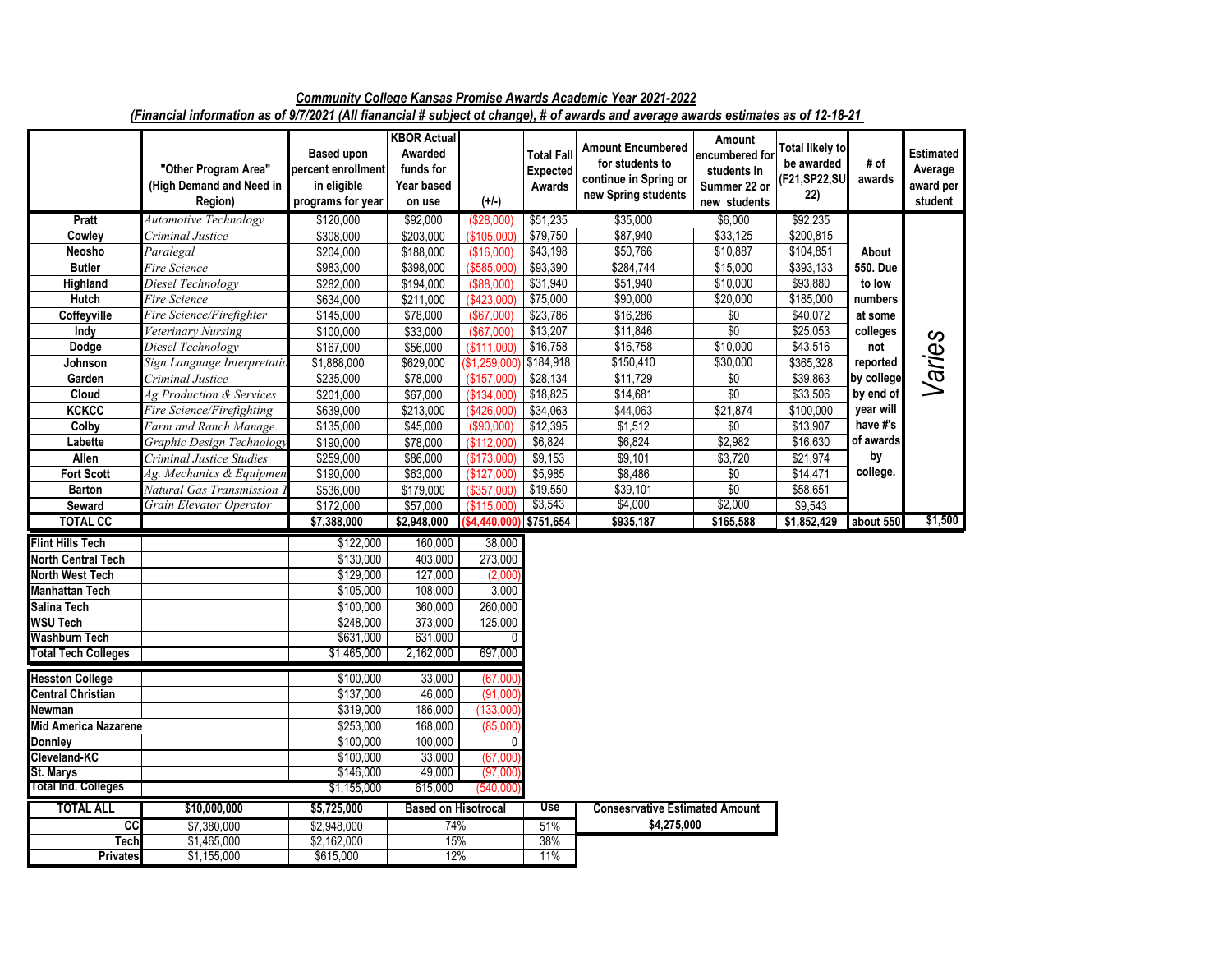|                | Change                                                                                                                              | <b>Location in Bill</b>             | <b>Reason Needed</b>                                                                                                                                                                                                                                                                                                                                                                                                                                                                                                                                                                                                                                                                                                                                                                                          |
|----------------|-------------------------------------------------------------------------------------------------------------------------------------|-------------------------------------|---------------------------------------------------------------------------------------------------------------------------------------------------------------------------------------------------------------------------------------------------------------------------------------------------------------------------------------------------------------------------------------------------------------------------------------------------------------------------------------------------------------------------------------------------------------------------------------------------------------------------------------------------------------------------------------------------------------------------------------------------------------------------------------------------------------|
|                | Clarification of definition of "part-<br>time'                                                                                      | sec. $1(b)(3)$                      | Clarifies that Fall, Spring, and Summer term are semesters and students are considered part-time no matter when<br>they enter and are therefore scholarship eligible.                                                                                                                                                                                                                                                                                                                                                                                                                                                                                                                                                                                                                                         |
| $\overline{2}$ | Clarifies that ALL programs within a<br>field of study designated by the<br>college are eligible for promise<br>scholarship awards. | sec. 1(b)(4) &<br>sec. $2(c)(1)(a)$ | Senate leadership both clarified that was not the intent KBOR said they would not interpret the bill in that way. This<br>clarifies that the intent of the bill is for promise eligible programs to be ALL programs within the 4 fields of study and<br>the additional field of study which they choose. Within that additional field of study all two year associates degree and<br>stand along programs will be qualified as appropriate programs from which to award scholarships. Example-A<br>college designates agriculture as an their additional field of study. Then ALL their programs in that field of study are<br>eligible. So instead of just Grain Elevator Technology the school could have precision ag, crop science, agricultural<br>production management, grain elevator technology, etc |
|                | Change in date for regulation<br>3  promulgation from March 2022 to<br>March 2023.                                                  | sec. $2(b)$                         | Due to additional changes and clarifications in the bill the regulation date needs moved back a year to ensure that<br>rules and regulations can be promulgated in the most efficient way possible due to the number of additional changes<br>in this bill.                                                                                                                                                                                                                                                                                                                                                                                                                                                                                                                                                   |
|                | Clarifies the scholarship is first<br>come first serve with applications<br>accepted year round.                                    | sec. 2 (b)(1)                       | Clarifies that the scholarship is intended to be first come first serve with applications being accepted year round until<br>funds are exhausted. This provision clarifies the legislative intent for these scholarships to be awarded to all eligible<br>applicants and not used for retention or any other purpose. If a student is eligible and funds are available they<br>scholarship should be awarded. This is needed for clarity of how the legislature intended this to be implemented.                                                                                                                                                                                                                                                                                                              |
| 5              | Clarifies that no rules that are more<br>stringent then is what is in the bill<br>may be established.                               | sec. 2 (b)(4)                       | This provision clarifies the legislative intent for these scholarships to be awarded to all eligible applicants and not used<br>for retention or any other purpose. If a student is eligible and funds are available they scholarship should be awarded.<br>This is needed for clarity of how the legislature intended this to be implemented.                                                                                                                                                                                                                                                                                                                                                                                                                                                                |
| 6              | Ability to request information<br>needed to ensure students comply<br>with requirements of the Act from<br>other state agencies.    | sec. 2 (c)(4)                       | KBOR believed they need statutory authority to request information from other state agencies like Revenue, Labor, or<br>Commerce which may be needed to ensure students are meeting their requirement to live and work in Kansas for two<br>years post graduation or be responsible for repayment of the funds. The bill last year did not include this specific<br>authorization to request information from other state agencies.                                                                                                                                                                                                                                                                                                                                                                           |
|                | Ensures KBOR will accept<br>electronic signatures.                                                                                  | sec. 2 (c)(5)                       | There was some hesitation to accept electronic signatures and this makes it clear that it is permissible and required.                                                                                                                                                                                                                                                                                                                                                                                                                                                                                                                                                                                                                                                                                        |
|                | KBOR responsible for enforcement<br>8 of student agreements and<br>collecting repayment                                             | sec. 2 (c)(6-8)                     | KBOR did not believe they were supposed to or had the legal authority to enforce the student agreements and be<br>responsible for collection. However, the legislative intent was not for colleges to do this. This change clarifies that<br>KBOR is responsible for tracking and recoupment should students not comply with the two-year living and working<br>requirements of the bill.                                                                                                                                                                                                                                                                                                                                                                                                                     |
| 9              | Clarifies the information the<br>legislature wants to ensure is in the $ sec. 2 (c)(9) $<br>annual report to the legislature.       |                                     | Clarifies data points that must be tracked and reported on to examine the scholarships statewide impact by insutition,<br>effectivness, and cost drivers for the program.                                                                                                                                                                                                                                                                                                                                                                                                                                                                                                                                                                                                                                     |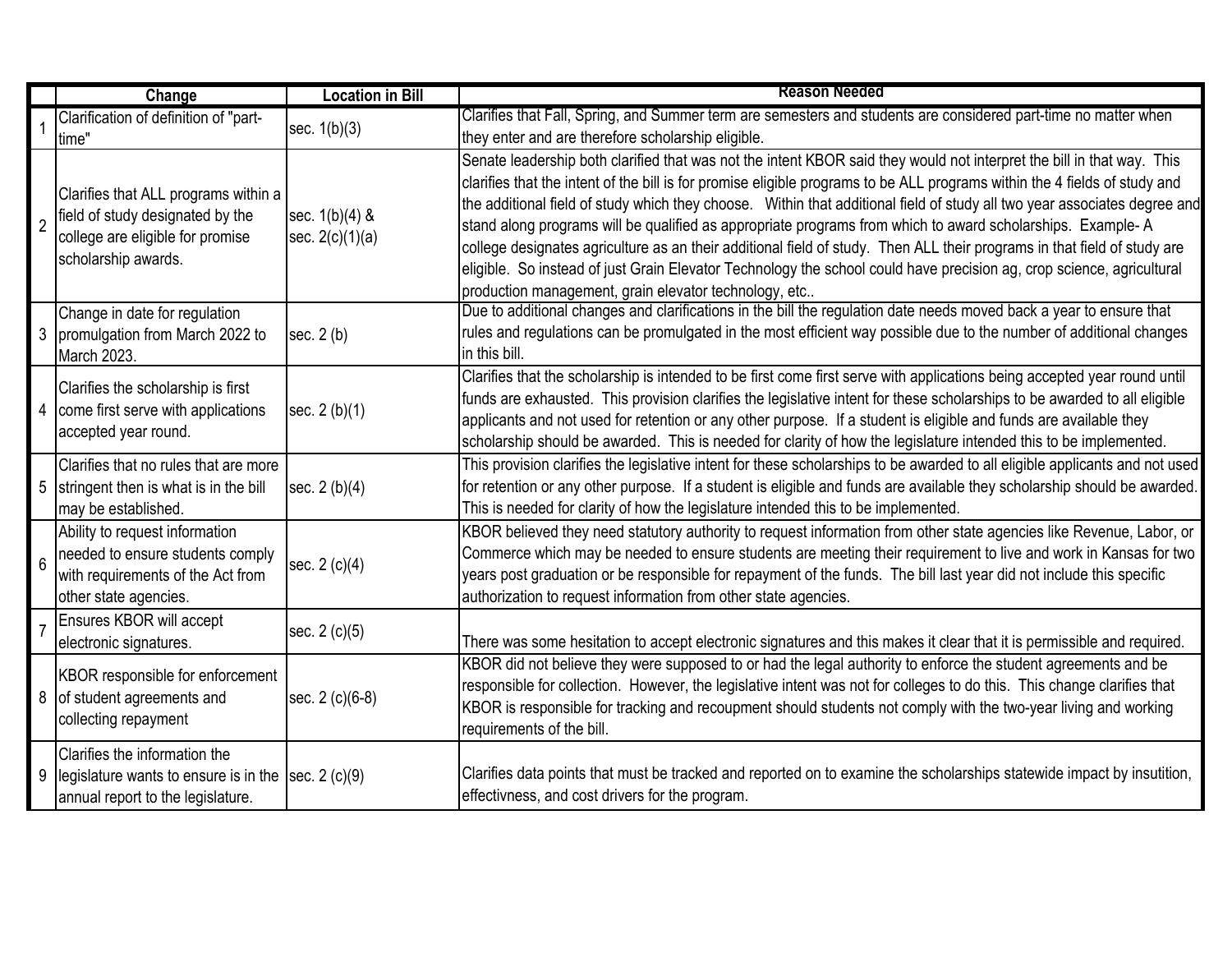| 10 | Change                                                                                                                                  | <b>Location in Bill</b>   | <b>Reason Needed</b>                                                                                                                                                                                                                                                                                                                                                                                                                                                                                                                                                                                                                                                                                                                                                                                                                                                                                                             |
|----|-----------------------------------------------------------------------------------------------------------------------------------------|---------------------------|----------------------------------------------------------------------------------------------------------------------------------------------------------------------------------------------------------------------------------------------------------------------------------------------------------------------------------------------------------------------------------------------------------------------------------------------------------------------------------------------------------------------------------------------------------------------------------------------------------------------------------------------------------------------------------------------------------------------------------------------------------------------------------------------------------------------------------------------------------------------------------------------------------------------------------|
|    | Clarification on transfer program<br>11 eligiblity and need for 2 plus 2's and sec. 2 $(d)(1)(a)$ and $(b)$<br>articulation agreements. |                           | Establishes in law very clearly the legislative intent (and how the program has so far been implemented) related to<br>requiring any transfer programs to only be eligible in the student is going to transfer to an institution who has a 2 plus<br>[2 or articulation agreement which will allow them to complete the Associates Degree at the two year college and then<br>only have to take two more years of classes at the four year institution. (Helps ensure credit transfer and that students<br>can complete in four years.)                                                                                                                                                                                                                                                                                                                                                                                          |
|    | 12 Retroactivity provision                                                                                                              | sec. 2 (d)(2)             | Makes section two apply back to the beginning of the scholarship program.                                                                                                                                                                                                                                                                                                                                                                                                                                                                                                                                                                                                                                                                                                                                                                                                                                                        |
| 13 | Clarifies that ALL programs within a<br>field of study designated by the<br>college are eligible for promise<br>scholarship awards.     | sec. 3 (a)(5)(b)          | KBOR interpreted the bill as only allowing one program not all programs within a field of study. When House and<br>Senate leadership both clarified that was not the intent KBOR said they would not interpret the bill in that way. This<br>clarifies that the intent of the bill is for promise eligible programs to be ALL programs within the 4 fields of study and<br>the additional field of study which they choose. Within that additional field of study all two year associates degree and<br>stand along programs will be qualified as appropriate programs from which to award scholarships. Example-A<br>college designates agriculture as an their additional field of study. Then ALL their programs in that field of study are<br>eligible. So instead of just Grain Elevator Technology the school could have precision ag, crop science, agricultural<br>production management, grain elevator technology, etc |
|    | Teach out provision for one<br>additional program interpretation.                                                                       | sec. $3(a)(5)(c)$         | Because of KBOR's interpretation that only one additional program was eligible this change is necessary to ensure<br>students who happened to fall into the one program continue to be eligible until they finish their eligibility or exhaust<br>the number of months they have to complete the program. This allows the college to designate a different field of<br>study which may not be in line with the field their initial program fell within.                                                                                                                                                                                                                                                                                                                                                                                                                                                                          |
| 15 | Clarification that scholarship is for<br>academic year not just semester                                                                | sec. 4 (a)(1)(A)          | Clarification to indicate students are eligible for the entire academic year not just a semester as long as they meet all<br>other provisions of the law.                                                                                                                                                                                                                                                                                                                                                                                                                                                                                                                                                                                                                                                                                                                                                                        |
|    | Clarification that private two year<br>16 and four year instiutitions qualify as [sec. 4 (a)(1)(B)<br>defined by other statute.         |                           | Clarified intent that two year and four year eligible private institutions qualify.                                                                                                                                                                                                                                                                                                                                                                                                                                                                                                                                                                                                                                                                                                                                                                                                                                              |
|    | 17 Service member GI Bill protections                                                                                                   | sec. $4(a)(1)(B)(2)$      | Clarifies that GI bill benefits are exempt from calculations.                                                                                                                                                                                                                                                                                                                                                                                                                                                                                                                                                                                                                                                                                                                                                                                                                                                                    |
| 18 | Income cap clarification and<br>removal of ability to waive.                                                                            | sec. 4 (a)(1)(B)(2)(b)    | Codifies the income caps established last year with no exceptions and adds a family of one provision which helps<br>financial aid directors administer the scholarship.                                                                                                                                                                                                                                                                                                                                                                                                                                                                                                                                                                                                                                                                                                                                                          |
|    | Makes pre-requisite and traditional<br>19 remedial classes ineligible for the<br>scholarship.                                           | sec. $4(a)(2)(A) & (B)$   | Codifies the intent (and how it has been implemented) that the scholarship cannot pay for pre-requisite or non-co-<br>requisite remedial classes. This will encourage the best practice of co-requisite remediation.                                                                                                                                                                                                                                                                                                                                                                                                                                                                                                                                                                                                                                                                                                             |
| 20 | Codification of intent for distribution<br>of funds.                                                                                    | sec. 4 (a)(2)(A) & (B)(e) | Codifies that the intent is for this to be a quarterly reimbursement scholarship from KBOR. KBOR can provide an<br>allocation on paper but only distributes funds once it has been awarded and KBOR can adjust allocations based upon<br>demand.                                                                                                                                                                                                                                                                                                                                                                                                                                                                                                                                                                                                                                                                                 |